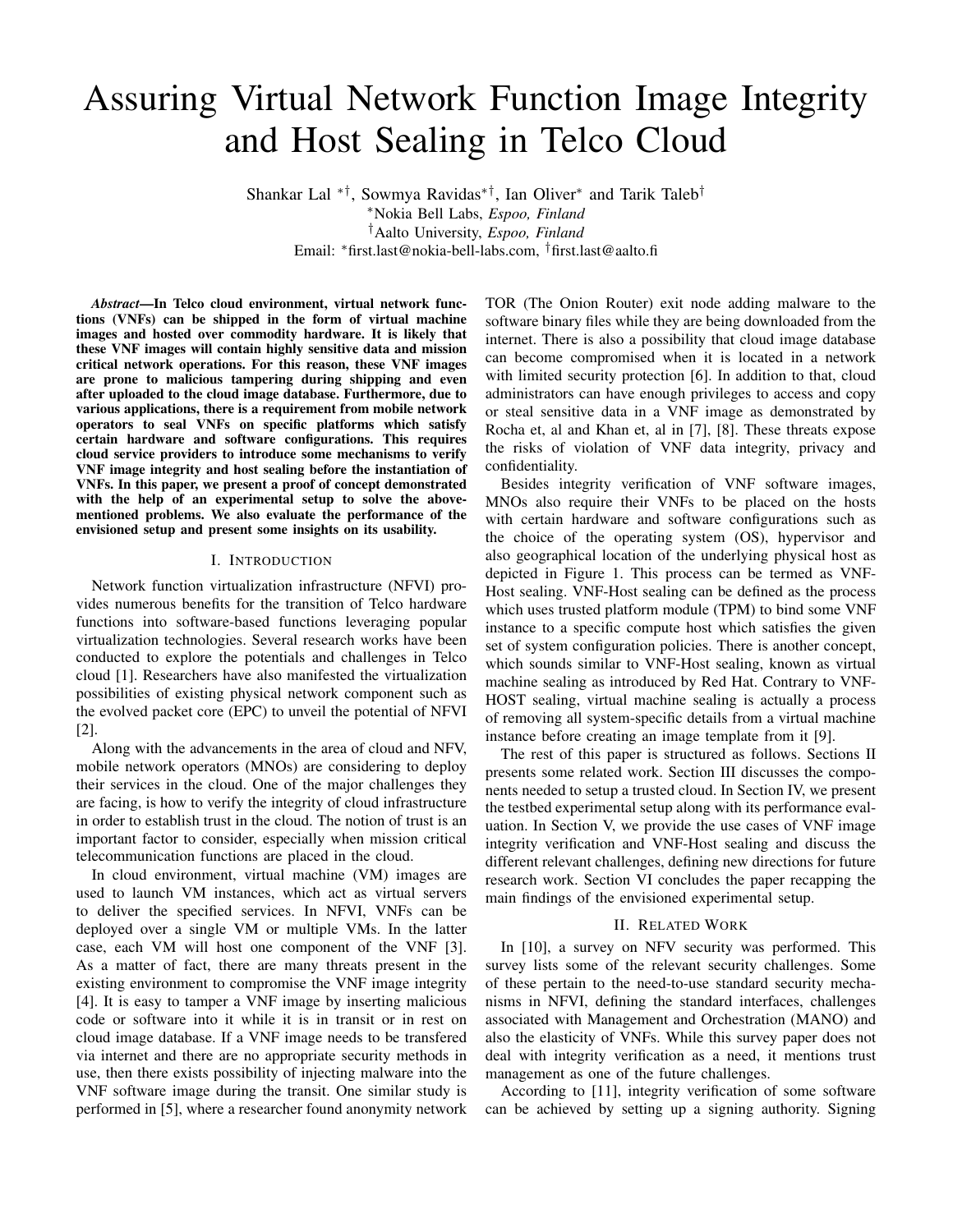authority produces the cryptographic signature of the original software and validation authority verifies the signature. In practice, cryptographic hash digest of software image is calculated in the beginning and signed using the private or root key of the signing authority to produce the signature. For validation, fresh hash digest of the software image should be re-calculated. The validation authority uses this fresh hash digest along with the associated signature to check the software integrity. In order to detect the tampering of VNF images, signing and verification authorities can be setup in two different ways as below:

- 1) Performing signing and verification locally on the same system.
- 2) Involving trusted third party to perform signing and verification.

OpenStack cloud infrastructure is introducing VM image signature verification feature in its future release [12]. In this feature, signing and verification entities are setup locally on the controller node. Cloud users can generate the image signature and public key certificate and store it on the controller node. The issue with this technique is that the signature verification is performed locally. In case, when cloud image database is compromised, it would be easy for an attacker to add his own signature and public key certificate in the image metadata. This will not be detected since image signature would still be valid. Also, there is no protection from malicious administrator who can have enough privileges to compromise the VNF image integrity. Performing signature verification externally and preferably by involving a trusted third party is the wise approach.

VNF sealing to a certain host is relatively a new problem. In traditional computers, an analogous to this problem is addressed by using a technique called CPU pinning, whereby the processes are bound to specific CPUs and are allowed to be executed only on them. In a cloud scenario, CPU pinning refers to the pinning of virtual CPUs (vCPUs) of VNF instances to the physical CPUs of the host [13]. This is useful in scenarios whereby two guest vCPUs compete for CPU time of the host, which might lead to high latency of the work load running on the VNFs. CPU pinning avoids this latency by allocating vCPUs to specific threads in the host, thereby, efficiently balancing the workload execution on the vCPU [14]. While this solution can guarantee the SLA of running VNFs on certain physical CPUs, it does not state the platform configurations of the host required to VNF instance.

# III. COMPONENTS OF TRUSTED CLOUD

In this section, we present the techniques to set up a trusted cloud environment in which cloud nodes are able to verify their boot time integrity measurements. TPM module, trusted boot (tboot) tool and a remote attestation service are used to accomplish this setup. The components of trusted cloud are discussed hereunder.

## *A. Trusted Platform Module (TPM)*

Trusted computing group (TCG) has provided TPM specifications and recommended to use TPM module to store



Fig. 1. General idea of VNF-Host sealing

passwords, cryptographic keys, certificates and other sensitive information. TPM contains platform configuration registers (PCRs) which can be used to store cryptographic hash measurements of the system's critical components [15], [16]. There are in total 24 PCRs in most TPM modules starting from 0 till 23. Figure 2 depicts these PCR registers and their association with the system's components.



Fig. 2. TPM platform configuration registers (PCRs)

## *B. Trusted Boot*

Trusted boot (tboot) is an open source tool which uses Intel's trusted execution technology (TXT) to perform the measured boot of the system. Trusted boot process starts when tboot is launched as an executable and measures all the binaries of the system components (i.e., firmware code, BIOS, OS kernel and hypervisor code). Tboot then writes these hash measurements in TPM's secure storage [17]. It should be noted that trusted boot and UEFI (Unified Extensible Firmware Interface) secure boot are two different technologies used for different purposes. Trusted boot is used to measure the boot loader and other system components, whereas UEFI secure boot is used to authenticate if the system has booted up using the digitally signed boot loader and other system components. Thus, UEFI can only be used to restrict unauthenticated software to boot but it can not provide the measurement of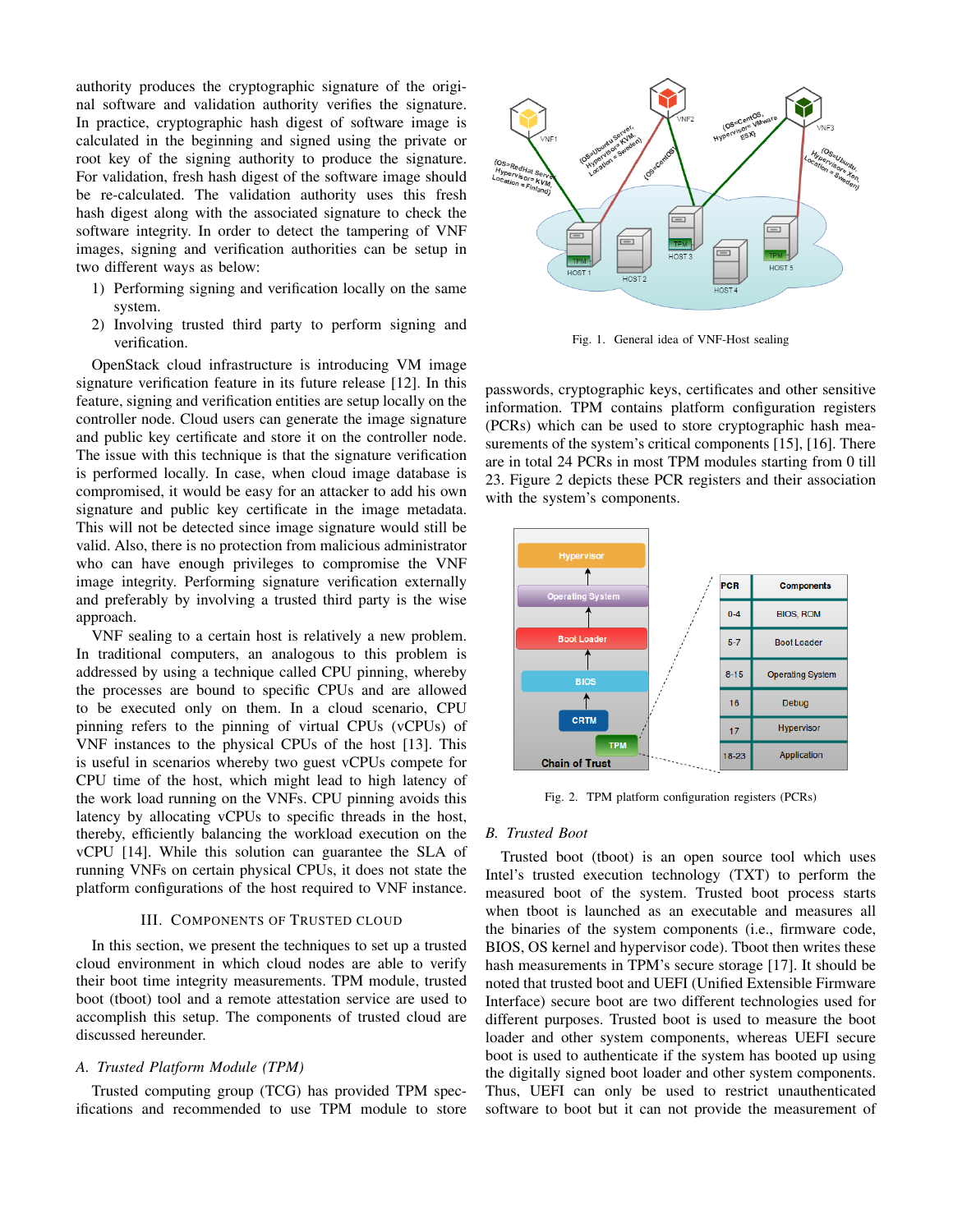system components to be used for attestation. The interested reader may refer to this link [18] for more detailed explanation.

#### *C. Remote Attestation Service*

Remote attestation is the process of verifying the boot time integrity of the remote hosts. It is a software mechanism integrated with TPM, to securely attest the trust state of the remote hosts. It uses boot time measurements of the system components such as BIOS, OS, and hypervisor, and stores the known good configuration of the host machine in its white list database. It then queries the remote host's TPM module to fetch its current PCR measurements. After receiving the current PCR values, it compares them against its white list values to derive the final trust state of the remote host [19]. This process is depicted in Figure 3. Practical implementation of remote attestation service is known as open cloud integrity technology (OpenCIT). OpenCIT is an open source tool and is hosted on GitHub [20].



Fig. 3. Remote attestation process

## *D. OpenStack Resource Selection Filters*

In OpenStack, when a VNF is launched, the nova scheduler filters pass through each host and select the number of hosts that satisfy the given criteria. Each filter passes the list of selected hosts to the proceeding filter. When the last filter is processed, OpenStack's default filter scheduler performs a weighing mechanism. It assigs weight to each of the selected hosts depending on the RAM, CPU and any other custom criteria to select a host which is most suitable to launch the VM instance [21][22]. Additionally, it is also possible to create own custom filters. One example of a custom filter is the trust filter, whose function is to find the hosts which are booted in trusted manner and their boot time trust state is attested by a remote attestation server.

## IV. TESTBED EXPERIMENT

In this section, we attempt to solve the problems of detecting VNF image tampering and VNF-Host sealing in an OpenStack-managed cloud environment. In this proof of concept demonstration, we made some modifications to the VNF startup procedure of OpenStack as explained below.

#### *A. Implementation Setup*

Our testbed experiment consists of four phyiscal server machines and two virtual machines, all running Debian Linux Ubuntu 14.04. This configuration setup contained two Intel Xeon Servers E5-2600 v3 @2.20 GHz with 72 GB RAM and TPM version 1.2, two HP ProLiant servers DL360 G5 having Intel Xeon CPU 5160 @3.00GHz and 24GB RAM. Both virtual machines have 2 GB RAM and 1 vCPU allocated. The OpenStack Kilo version is used as the software for managing the cloud infrastructure.

#### *B. Virtualization Technologies Used*

We carried out our experiment using two popular choices of virtualization technologies, namely KVM hypervisor and Docker container. OpenStack supports both virtualization technologies. For detailed functioning and performance comparison studies of these technologies, the interested reader may refer to the work of [23], [24].

## *C. Verification and Sealing process*

In order to sign and verify a VNF image, we setup signing and verification authorities using OpenSSL. Both use asymmetric cryptographic key pair (i.e., private keys and public keys) to generate and verify signatures. In our setup, signing authority requires 32 bytes long SHA256 hash digest of the VNF image to be signed and produces PKCS7 (Public Key Cryptography Standards 7) formatted signature file as an output. Each signed VNF image has separate signature file which is used in verification process for its integrity checking. In order to verify the signature from signing authority, the fresh SHA256 digest of the image is calculated and is used as an input to the signature verify tool along with the associated PKCS7 signature file. The verification tool uses root certificate containing the public key of signing authority to verify if the image's signature are valid. The output is the decision if the image verification either succeeded or failed. The complete signing and verification process is shown in Figure 4.



Fig. 4. Process of VNF signature generation and verification

In this research work, we implemented a Security Orchestrator (SecO), a server written on Node.js v0.10.25 with express framework. SecO listens to the signature verification and VNF-Host sealing requests from OpenStack and provides the result back to it. SecO also hosts signature verification tool and acts as a verification authority. MongoDB database is used in SecO to store signature files and sealing policies.

We used OpenCIT as a remote attestation server. OpenCIT requires trust agent to be installed on the target host to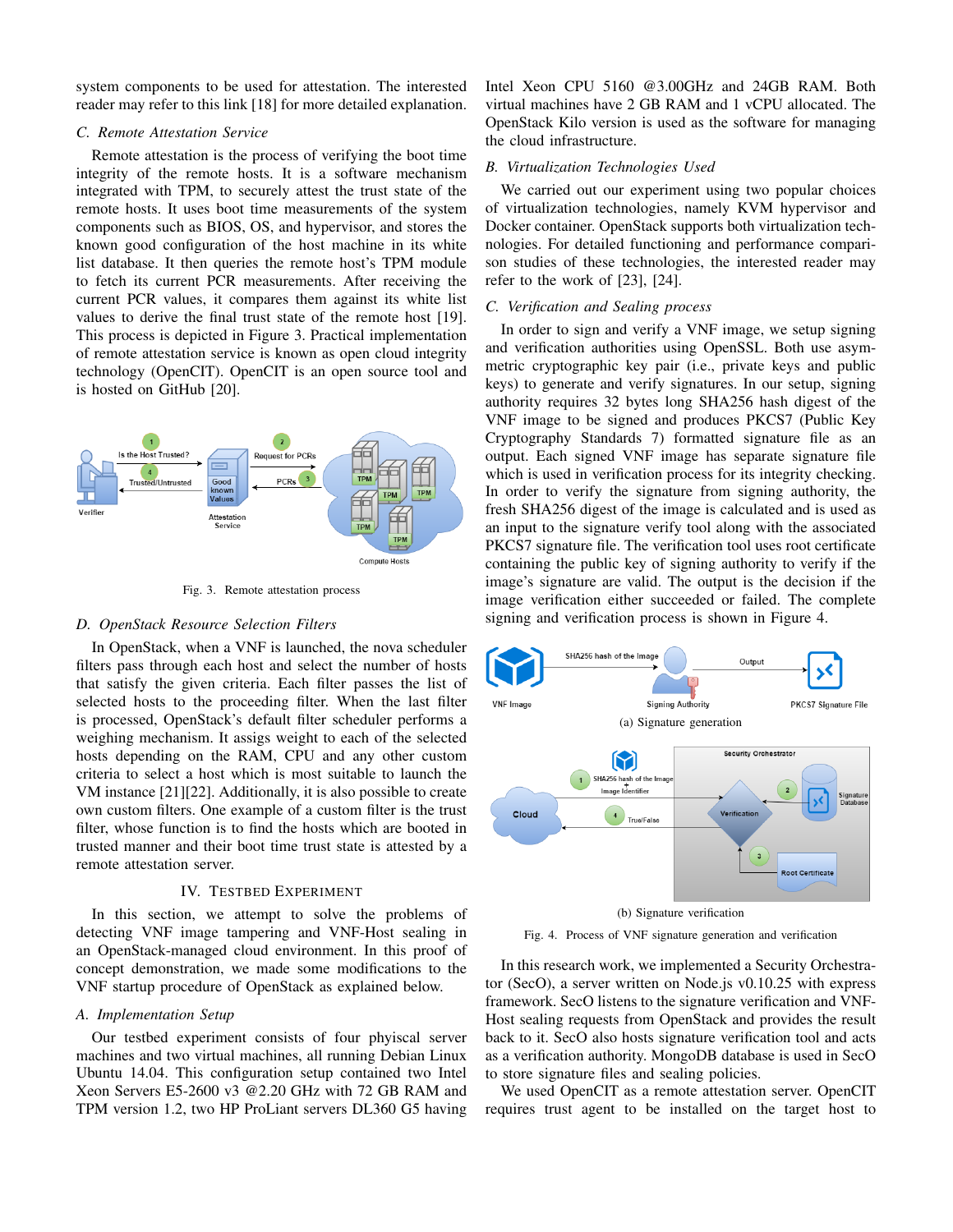enable the communication with its TPM module. In our setup, OpenCIT provides the PCR measurements of the remote host whenever requested by SecO.

In order to enable the communication between SecO and OpenStack, we built two custom filters. First is the verification filter, written in Python, for OpenStack nova scheduler. The primary purpose of this verification filter is to calculate the fresh SHA256 hash digest of the VNF image and send it to SecO along with its unique identifier for signature verification. The verification filter first extract the VNF image ID from the OpenStack's base filter properties and then uses image ID to locate the VNF image location on image server in order to calculate the hash digest. In OpenStack image server (known as glance), the VNF images are named by their ID and typically stored in the directory */var/lib/glance/images/* on image server.

The second filter is the VNF sealing filter and is used to seal VNF instances to a specific host. The process of sealing is performed by associating the VNF image with one or more sets of policies in its metadata. In this experiment, VNF image policy is defined by using the PCR measurements of the remote host which possesses the desired system configuration. In our defined policy, the OS parameter is set as Ubuntu server with Linux kernel version 3.19.0-39 and hypervisor as KVM. The purpose of this sealing filter is to select the host which satisfy the conditions defined in the sealing policy. These polices can also be defined for a pool of hosts by listing the PCR measurements of all hosts in the subset. The sealing filter works by first extracting the VNF image ID and the list of available hosts from OpenStack base filter properties. It then sends the list of all the hosts to SecO for matching them with the stored policies. Upon receiving the sealing request, SecO fetches the current PCR measurements of each host from OpenCIT server. It then compares the retrieved PCR measurements against the associated policy of the VNF image. If the measurements of some host match with the policy, the VNF sealing is considered to be successful on that particular host. Figure 5 depicts this process. In figure 6, we give the complete overview of the signature verification and VNF sealing process, showing the flow of messages among all the components.

# *D. Performance Evaluation*

The metrics used to evaluate the performance of this testbed setup are time overhead and response time of SecO under different loads. We first examined the correlation between various VNF image sizes and time taken to perform signature verification and host sealing over them. We performed this experiment on 5 different VNF image sizes such as 13 MB, 289.8 MB, 951.1 MB, 2.5 GB and 5 GB. The normal launch time of the VNF images versus the launch time with the signature verification and host sealing is depicted in Figure 7. The blue area in figure 7 shows the normal VNF launch time while the red bars show the launch time with the signature verification and host sealing. This time is calculated from the moment when a VNF image is launched and until it becomes available to use. From figure 7, it can be seen that the time overhead introduced by the verification and VNF sealing filter



Fig. 5. A mechanism for VNF-Host sealing



Fig. 6. Flow diagram of verification and sealing process

is only a few seconds for small-size VNF images. This is due to the fact that less time is needed to calculate hash digest over them. However, the time overhead increases for bigger VNF images since the hash digest calculation takes longer time. Additionally, the overhead time becomes significant only when the VNF image size exceeds 2 GB. This result looks satisfactory since we assume that 2 GB image size should be sufficient for compiling most of the VNF software images.

Next, we measured the effect of using different hashing functions to calculate the hash digest of a VNF image. This analysis helps in selecting the best hash function in terms of performance and security. Hashing algorithms tested in this experiment are MD5, SHA1 and SHA256. Although using MD5 algorithm is not a feasible option as it has been cracked down long ago, we used it in this study since it is still widely used in software integrity verification [25]. The time it takes to calculate the hash digest by these three hashing functions versus VNF image size is plotted in figure 8. It can be seen that MD5 and SHA1 algorithms take shorter time in calculating the hash digest but they are considered insecure. On the other hand, SHA256 is the most secure hashing function but it incurs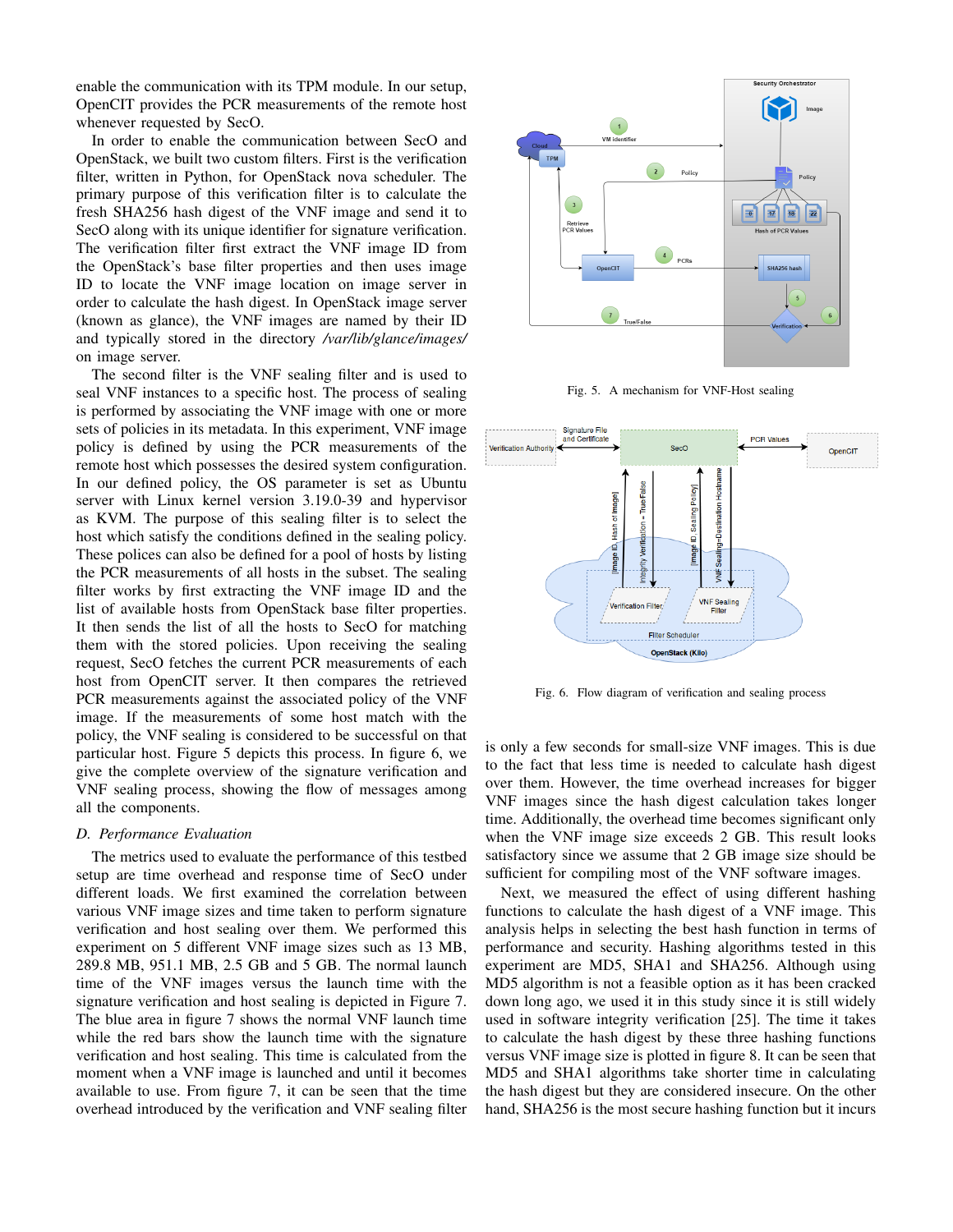

Fig. 7. Comparison of VNF normal launch time versus time with signature verification and host sealing



Fig. 8. Comparison of hash calculation time of VNF images

higher time overhead. It can be seen in figure 8 that the hash digest calculation time is almost the same for all three hashing functions for VNF images with size less than 950 MB. For VNF images exceeding 2.5 GB, the time gap seems to broaden. Nevertheless, we consider SHA256 hashing function as the best choice since the time overhead is not very significant as compared to other hashing functions.

In order to test the robustness of the signature verification and VNF-Host sealing method, we configured SecO on two different platforms: first in a virtual machine using KVM hypervisor and second in a Docker container. We tested the response time of SecO using two different configurations (i.e., with 1-vCPU and 2-vCPU). The performance of SecO is measured in terms of signature verification and sealing requests versus its response time to process them. Figure 9 depicts the response time of SecO. It becomes apparent that the time taken by SecO to respond to 100 simultaneous signature verification and sealing requests is mostly the same in all four configurations. It gets significant when 500 or more simultaneous requests arrive at SecO. SecO container running on Docker is the fastest among all in responding to the verification and sealing requests. That is thanks to better latency and computing efficiency of the application containers



Fig. 9. SecO performance using KVM and Docker

as compared to VMs.

#### V. USE CASES AND DISCUSSIONS

Using a VNF signing and verification method, VNF vendors can sign their VNF images and ship them to customers (e.g. mobile network operators). When a customer validates a VNF image's signature using vendor's public key, this provides a guarantee that images are integral and it also ensures the proof of ownership that VNF images come from the real vendor. VNF-Host sealing method can be useful in applications which require digital right management (DRM). A MNO can define custom policies that would enforce VNFs to start only on particular platforms and refuse to launch them if the platform is different.

The experimental work described in this paper has brought a number of challenges regarding the provisioning of trust. These challenges are discussed below:

- 1) Setting up a trusted cloud using the components discussed in this paper is very complex and highly technical process, specially when leveraging TPM module. TPM driver support varies in each OS and requires different tricks to get it working. In addition, TPM requires hardware and software provisioning by the help of scripts made by OEMs (original equipment manufacturers). This is compulsory step in order to use TPM with trusted boot.
- 2) In hybrid trusted cloud, whereby underlying infrastructure consists of both trusted and untrusted platforms (i.e. a platform with limited trust features), resource management is quite challenging. Indeed, it is possible that trusted resources are limited and the launch of mission-critical VNFs, required to run only on trusted platform, is denied. In order to solve this problem, extensive resource selection policies can be defined on trusted resources and related fault tolerance mechanisms can be developed.
- 3) A useful result, derived from this work, is the definition of run time trust in cloud, which is still very vague and ill-defined. There are many potential challenges